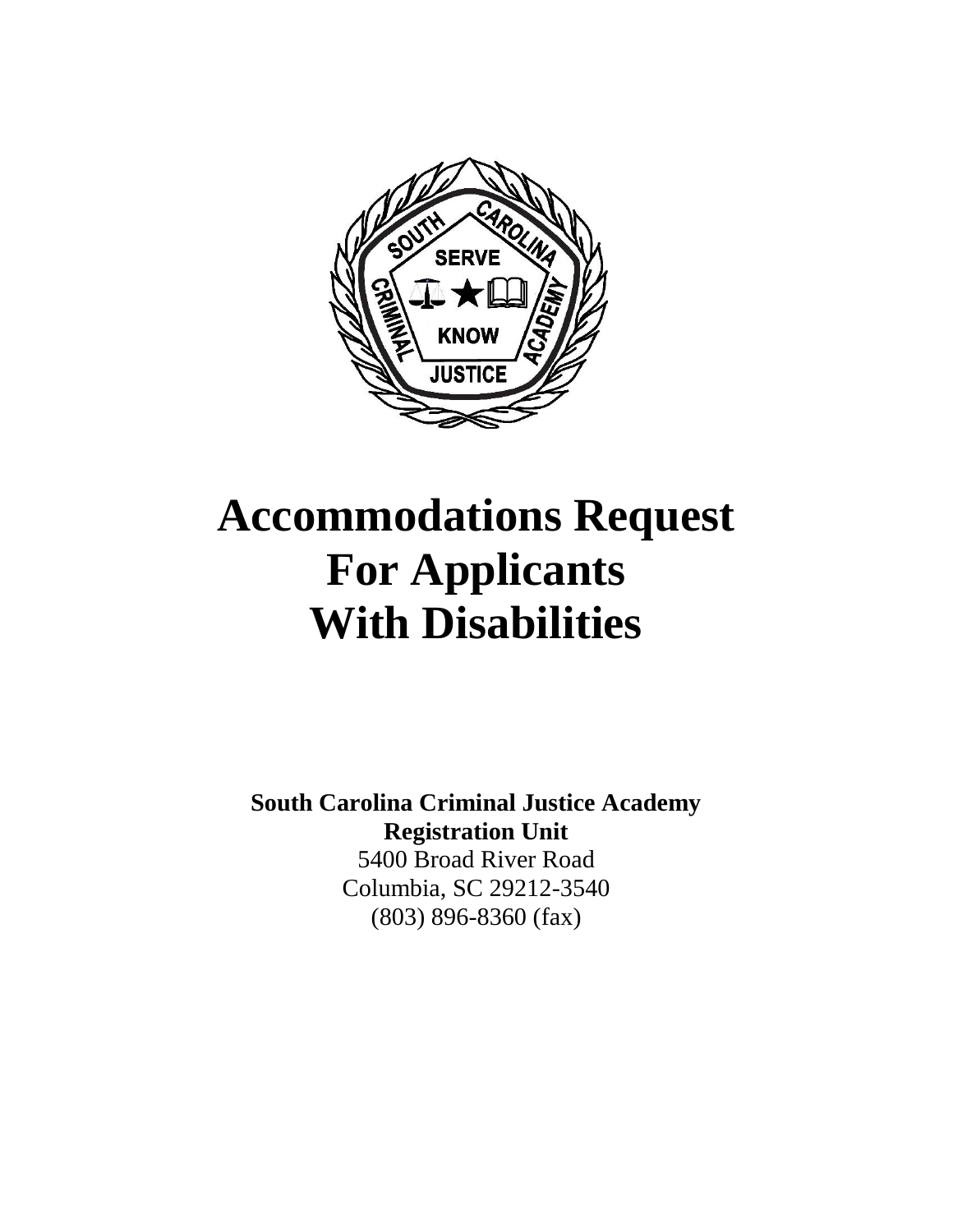### **INTRODUCTION**

The South Carolina Criminal Justice Academy (Academy) provides reasonable accommodations in accordance with the Amended Americans with Disabilities Act (AADA) for individuals with documented disabilities who demonstrate a need for accommodation, when such accommodation can be provided without compromising the Academy's training or certification standards.

The following information is provided for applicants, qualified disability evaluators, and others who may be involved in the process of documenting a request for examination accommodations so the appropriate documentation can be assembled to support the request.

The AADA and accompanying regulations define a person with a disability as someone with a physical or mental impairment that substantially limits one or more major life activities or an individual with a record of a substantially limiting impairment (functional limitation). **Functional limitation refers to the manifestations of a disability that impedes an individual's ability to function**. The purpose of documentation is to validate that the individual is covered under the AADA as a disabled individual, the disability is such that it necessitates an accommodation, and that the requested accommodation can be made without compromising the Academy training or certification standards.

An applicant's requested accommodations must be related to the identified functional limitation so that the area of impairment is alleviated by the requested accommodation. It is essential that the documentation submitted provide a clear explanation of how or why a specific impairment results in the identified functional limitation(s) and how the requested accommodation will alleviate the identified functional limitation(s).

## **HOW TO REQUEST EXAMINATION ACCOMMODATIONS**

Prior to attendance at any training an applicant must notify the Academy's Registration Unit that he/she has a disability and is requesting accommodations. Applications for accommodations can be obtained on the Academy website – [www.sccja.sc.gov](http://www.sccja.sc.gov/) – or by contacting the Academy **– Registration Unit at 803-896-9912**.

- **1.** Submit a completed *Application for Accommodations*, Part I and Part II. Be sure to sign the application where indicated.
- **2.** Attach documentation certifying the disability from a qualified licensed professional appropriate for evaluating the disability.
- **3.** The completed *Application for Accommodations* and appropriate documentation **MUST** be mailed to the:

**South Carolina Criminal Justice Academy Registration Unit 5400 Broad River Road Columbia, SC 29212 – 3540**

**To protect your confidentiality, always send accommodation information separately to the above address. DO NOT include these materials with any other correspondence.**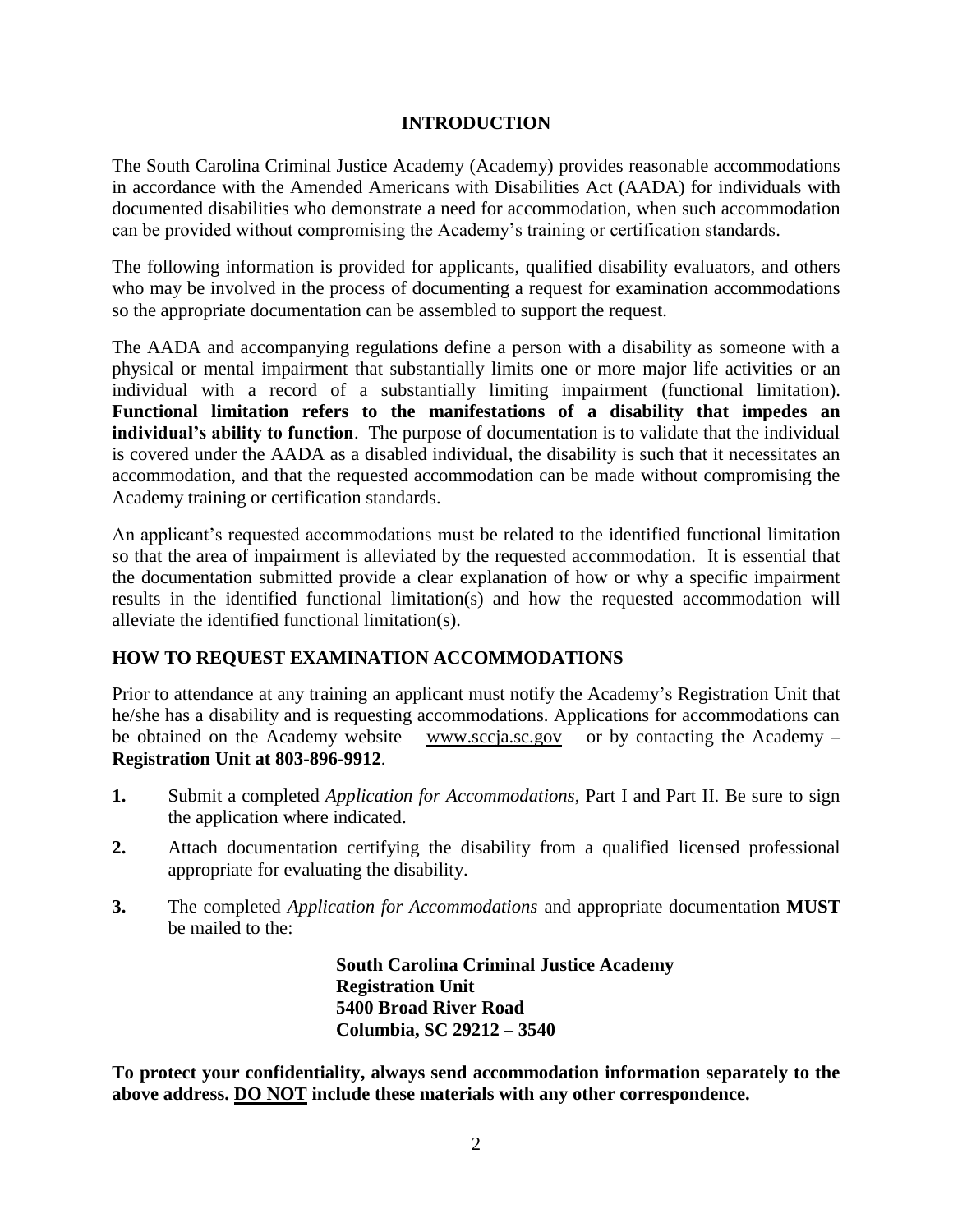**4. The completed application and accompanying documentation MUST be received by the Registration Unit at least 30 calendar days prior to the start of training program. Failure to submit the completed application and accompanying documentation at least 30 calendar days prior to the start of the training program may result in an individual's inability to attend the scheduled training program.** If there is a need for further verification of the disability or the need for the requested accommodations, it is possible that the decision whether to provide the requested accommodations will delay participation in the scheduled training program. Any documentation submitted to the Academy related to a request for accommodations may be referred to disability experts (medical and legal) for a fair and impartial professional review of the request.

### **COMPLETING AN ACCOMMODATIONS REQUEST FOR LEARNING DISABILITIES**

The following additional guidelines are provided to assist applicants in documenting a need for accommodation based on functional limitation caused by a learning disability.

To support a request for accommodations due to a functional limitation caused by a learning disability, please submit the following information/documentation:

- **1.** A completed *Application for Accommodations*.
- **2.** A detailed, comprehensive written report prepared by an evaluator qualified to make such a diagnosis describing the learning disability in terms of how the learning disability impacts a specific major life activity, resulting in the need for the requested accommodation(s).
	- a. Relevant Assessment Batteries:

A neuropsychological or psycho-educational assessment may be necessary in order to determine the individual's pattern, strengths, and/or weaknesses in order to determine whether there are patterns indicative of any learning disorders.

- b. Specific Diagnosis:
	- (1) The report must include a specific diagnosis of the learning disability based on diagnostic criteria;
	- (2) Individuals who report problems with organization, memory and concentration only on a situational basis do not fit the prescribed diagnostic criteria for learning disability;
	- (3) Given that many individuals benefit from prescribed medications and therapies, a positive response to medication by itself is not supportive of a diagnosis, nor does the use of medication in and of itself either support or negate the need for accommodation(s).
- c. Clinical Summary